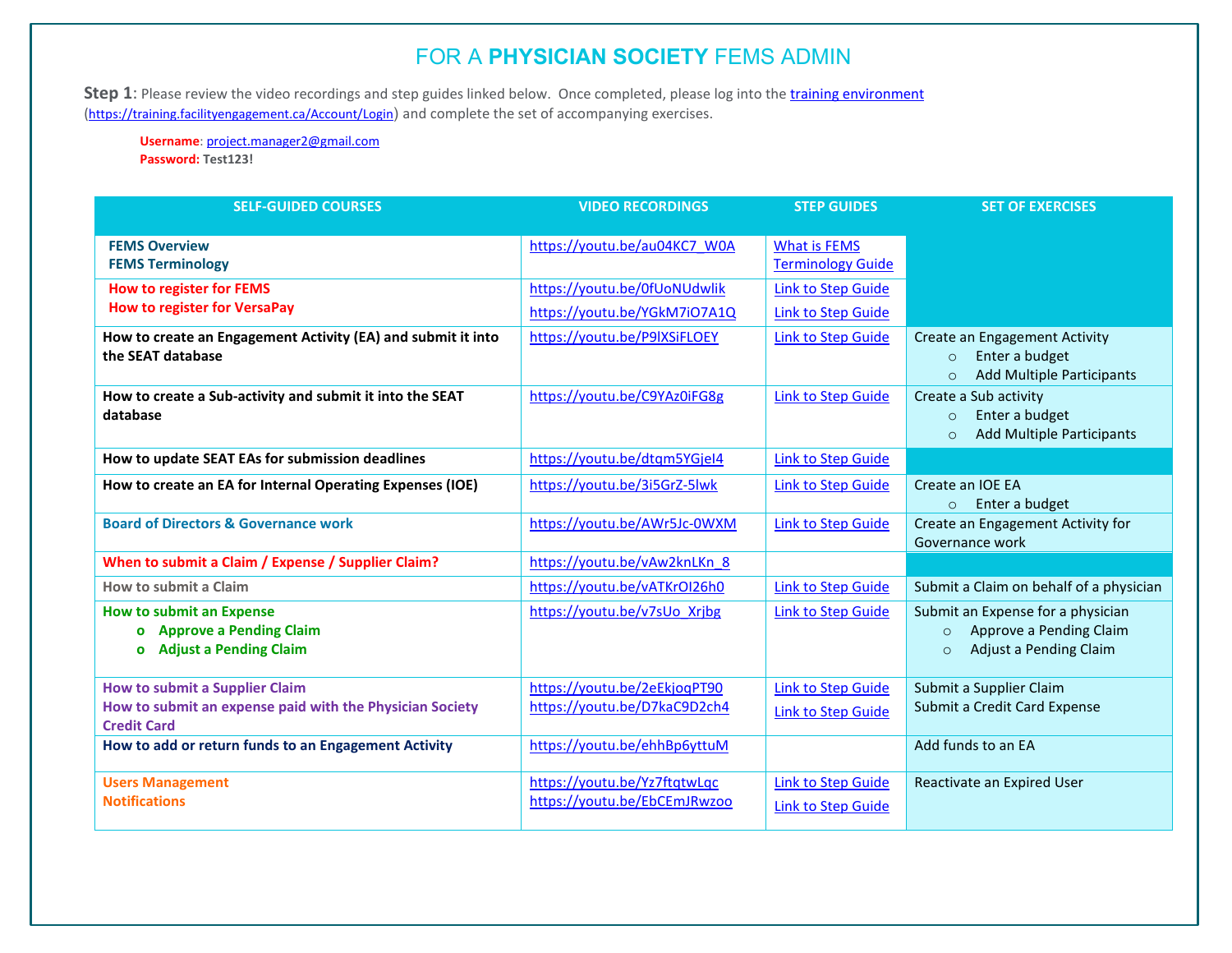**Step 2**: To register for an account in FEMS, please emai[l femssupport@doctorsofbc.ca](mailto:femssupport@doctorsofbc.ca) your answers to the questions below:

Question 1: In order for a physician to submit a claim, a FEMS admin needs to ensure that:

- a) The physician is added as a "Participant" to the Engagement Activity/Sub Activity
- b) The physician is added as a "Physician Lead" to the Engagement Activity/Sub Activity
- c) The Engagement Activity needs to be in "Active" status
- d) The physician is added as a "Participant" to an "Active" Engagement Activity/Sub Activity

Question 2: If you paid for an expense with your own credit card, you will need to submit one of the following to get reimbursed:

- a) An expense as a "Claimant". Your reimbursement will be processed via VersaPay
- b) An expense as a "Claimant". Your reimbursement will be processed via Cheque
- c) A supplier claim and the reimbursement will be processed via Cheque
- d) A supplier claim for an expense paid with the Physician Society credit Card

Question 3: If you paid for an expense with a PS credit card, you will need to submit one of the following in FEMS:

- a) An expense as a "Claimant". The reimbursement will be processed via VersaPay
- b) An expense as a "Claimant". The reimbursement will be processed via Cheque
- c) A supplier claim and the reimbursement will be processed via Cheque
- d) A supplier claim for an expense paid with the Physician Society credit Card

Question 4: A catering company emailed you an invoice for \$2,500 for lunch served at a working group.

What step do you follow in FEMS to you get the invoice paid? You will submit:

- a) An expense as a "Claimant". The reimbursement will be processed via Cheque
- b) An expense as a "Claimant". The reimbursement will be processed via VersaPay
- c) An expense as a "Physician Claimant". The reimbursement will be processed via Cheque
- d) A supplier claim and the reimbursement to the supplier will be processed via Cheque/E-transfer by the PS bookkeeper

Question 5: What step do you follow to get your monthly consulting invoices paid?

- a) You will submit an expense as a "Claimant". The reimbursement will be processed via VersaPay
- b) You send all of your consulting invoices to the PS bookkeeper for payment
- c) You send all of your consulting invoices to the PS bookkeeper for payment once you ensure that the "Internal Operating Expense" Engagement Activity has enough budget to cover your invoice
- d) You send all your consulting invoices & expenses to the PS bookkeeper

Question 6: Some "Supplier Claims" show in the dashboard as "Payment Queued": when would they get paid?

- a) All supplier claims are processed and paid by the PS bookkeeper, therefore you should follow up with him/her on their payment schedule
- b) All supplier claims are processed and paid by VersaPay, therefore you should follow up with the VersaPay team
- c) All supplier claims are processed and paid by FEMS Support, therefore you should follow up with the FEMS team
- d) None of the above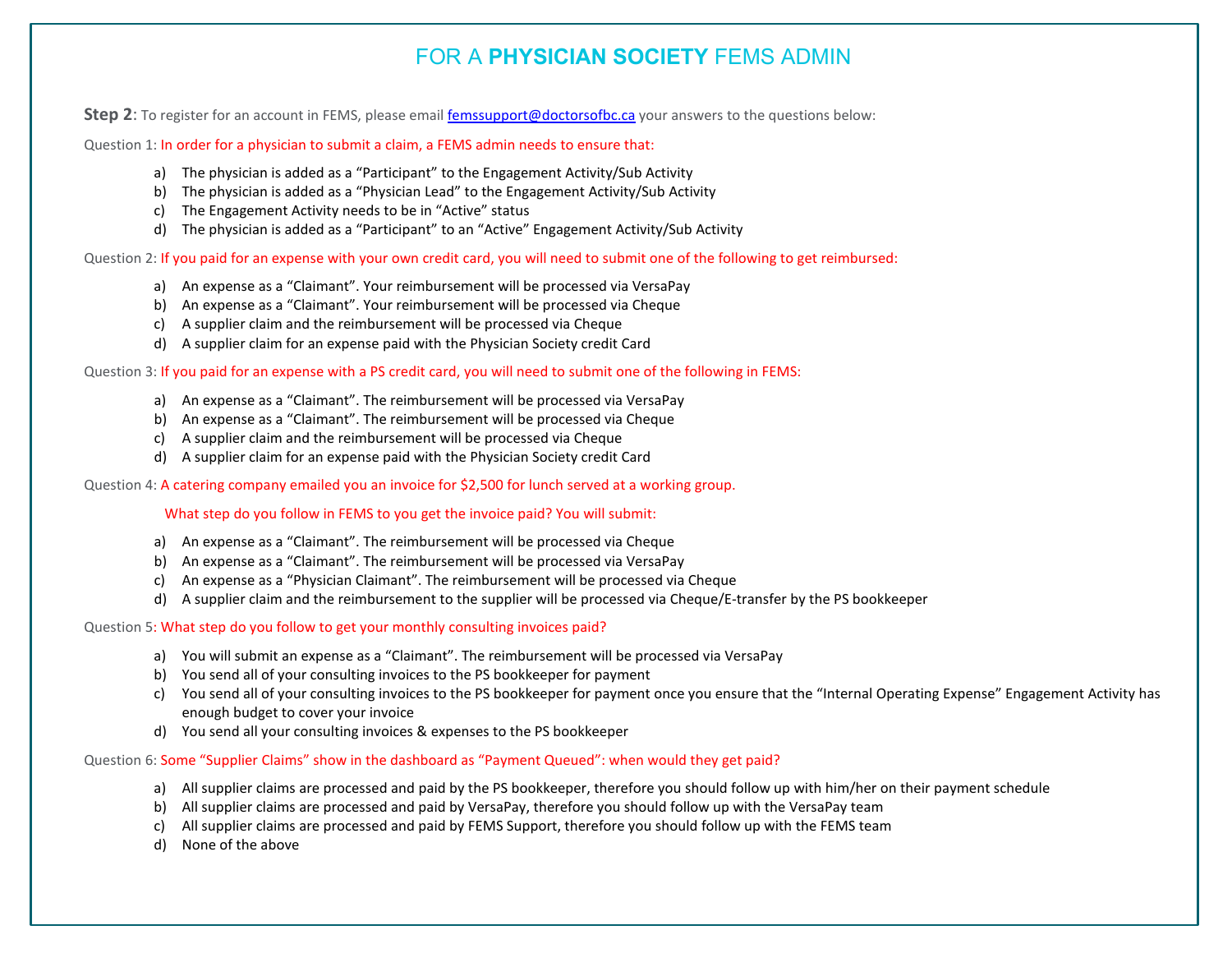### **SET OF TASKS IN FEMS**

**STEP 3**: Once you have received you login credentials, please log into<https://fems.facilityengagement.ca/Account/Login> to complete the tasks below:

#### **Task 1:**

• Add yourself as a Participant to all Engagement Activities (in order to submit expenses, you need to be added to the EAs as "Participant")  $\rightarrow$  refer to this video https://youtu.be/P9IXSiFLOEY to complete this task

#### **Task 2:**

• Register for VersaPay (all of your expenses must be submitted in FEMS and you will be reimbursed via VersaPay)  $\rightarrow$  refer to this video <https://youtu.be/YGkM7iO7A1Q> to complete this task

#### **Task 3:**

- Add a budget to an Engagement Activity called "Internal Operating Expenses" to cover your salary for the current fiscal year (example: \$40,000 for the current fiscal year from April 1 to March 31). If you do not complete this step, the PS bookkeeper can't pay for your consulting invoices.
- REMINDER: Don't include expenses in your consulting invoices (these must be submitted in FEMS).  $\rightarrow$  refer to this vide[o https://youtu.be/3i5GrZ-5lwk](https://youtu.be/3i5GrZ-5lwk) to complete this task

#### **Task 4:**

- In the "Notifications" section:
	- o If there are any claims in "Pending Review", please review and approve them
		- $\rightarrow$  refer to this video <https://youtu.be/EbCEmJRwzoo> to complete this task
	- $\circ$  If there are any "New Members", please add them as participants to the Engagement Activities they are planning to attend
		- $\rightarrow$  refer to this video<https://youtu.be/EbCEmJRwzoo> to complete this task